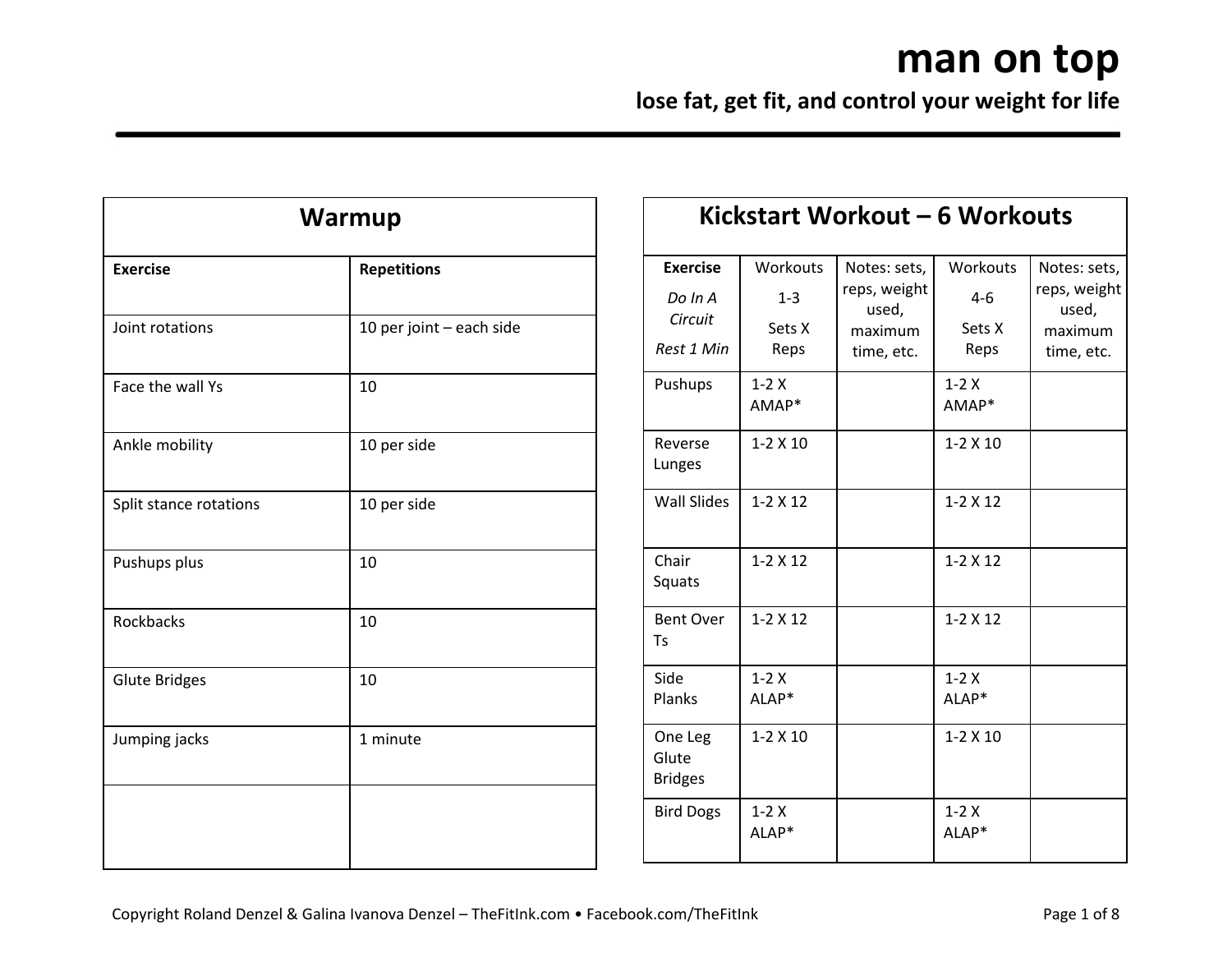| <b>Warmup</b>          |                          |  |
|------------------------|--------------------------|--|
| <b>Exercise</b>        | <b>Repetitions</b>       |  |
| Joint rotations        | 10 per joint - each side |  |
| Face the wall Ys       | 10                       |  |
| Ankle mobility         | 10 per side              |  |
| Split stance rotations | 10 per side              |  |
| Pushups plus           | 10                       |  |
| Rockbacks              | 10                       |  |
| <b>Glute Bridges</b>   | 10                       |  |
| Jumping jacks          | 1 minute                 |  |

| <b>Initial Fitness</b>                                    |                                         | <b>Score</b> |
|-----------------------------------------------------------|-----------------------------------------|--------------|
|                                                           | <b>Test</b>                             |              |
| <b>Exercise</b>                                           | <b>Required Effort</b>                  |              |
| Pushups                                                   | Maximum Number For 1<br>Minute          |              |
| <b>Bodyweight Squats</b>                                  | Maximum Number For 1<br>Minute          |              |
| <b>Jumping Jacks</b>                                      | Maximum Number For 1<br>Minute          |              |
| <b>Front Planks</b>                                       | Hold For Time (In Seconds)              |              |
| Side Planks (Right)                                       | Hold For Time (In Seconds)              |              |
| Side Planks (Left)                                        | Hold For Time (In Seconds)              |              |
| 1 Mile Run / Walk Or<br>3 Mile Stationary<br>Bike/Bicycle | Time To Completion In<br><b>Minutes</b> |              |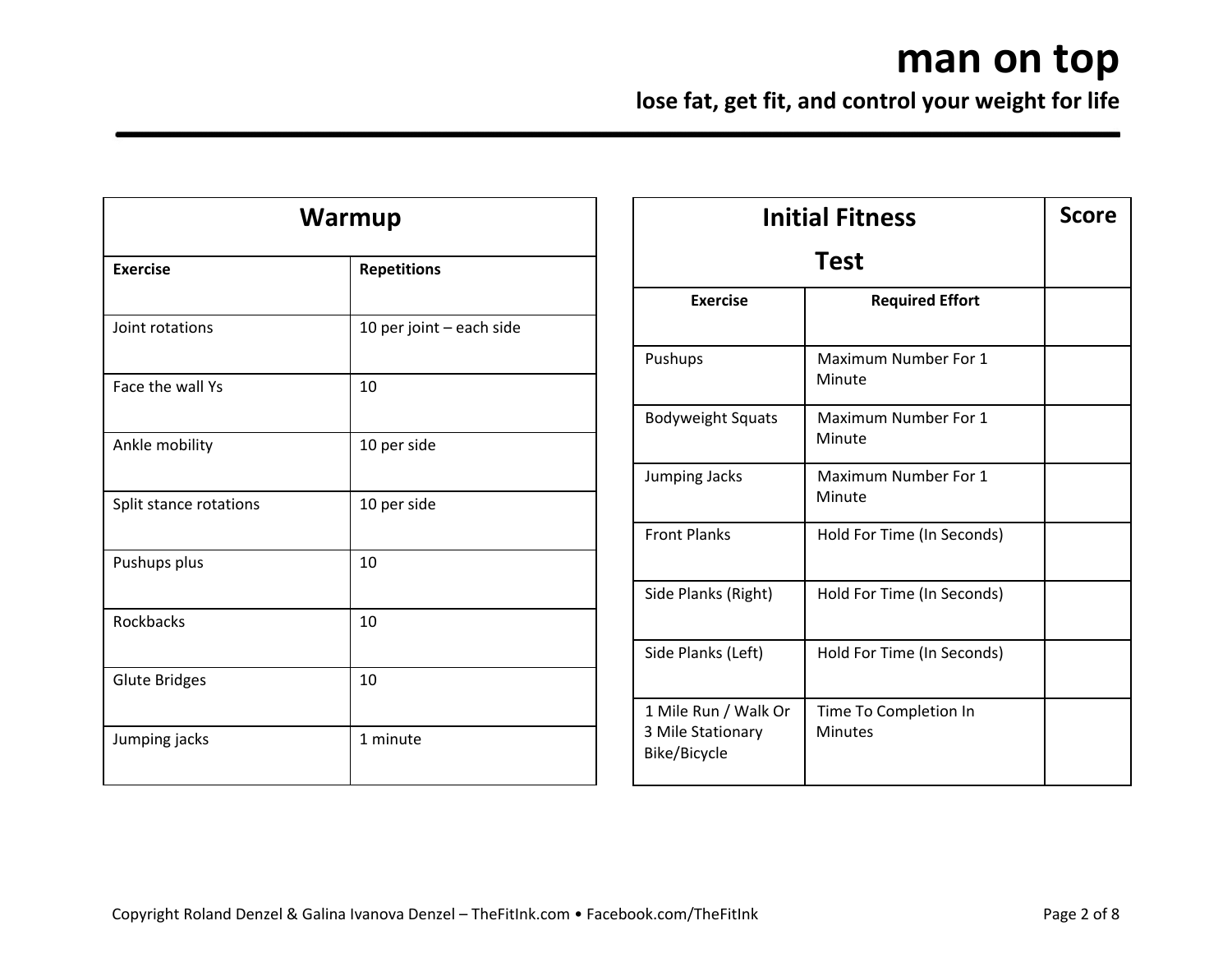| Phase 1                                                        |                                    |                                                             |
|----------------------------------------------------------------|------------------------------------|-------------------------------------------------------------|
| Workout A – 6 Workouts                                         |                                    |                                                             |
| <b>Exercise</b><br>Do In A Circuit<br>Rest 1 Min After Circuit | Workouts<br>$1 - 6$<br>Sets X Reps | Notes: sets, reps,<br>weight used,<br>maximum time,<br>etc. |
| Pushups (or Elevated<br>Pushups)                               | 3 X AMAP                           |                                                             |
| DB Reverse Lunges                                              | $3 X 8 - 10$                       |                                                             |
| Prone Y And Ts                                                 | 3 X 5 Each                         |                                                             |
| DB Romanian Deadlifts                                          | $3 X 8 - 10$                       |                                                             |
| <b>Front Planks</b>                                            | 3 X ALAP                           |                                                             |
| <b>Hammer Curls</b>                                            | $3 X 8 - 10$                       |                                                             |

| Phase 1                                                        |                                    |                                                             |  |
|----------------------------------------------------------------|------------------------------------|-------------------------------------------------------------|--|
| Workout $B - 6$ Workouts                                       |                                    |                                                             |  |
| <b>Exercise</b><br>Do In A Circuit<br>Rest 1 Min After Circuit | Workouts<br>$1 - 6$<br>Sets X Reps | Notes: sets, reps,<br>weight used,<br>maximum time,<br>etc. |  |
| <b>Shoulder Side Presses</b>                                   | 3x8                                |                                                             |  |
| Goblet Squats                                                  | 3 X 8                              |                                                             |  |
| <b>DB Rows</b>                                                 | $3 X 8 - 10$                       |                                                             |  |
| 1 Leg Glute Bridges                                            | 3x 10                              |                                                             |  |
| Side Planks                                                    | 3 X ALAP                           |                                                             |  |
| <b>Standing French Presses</b>                                 | 3 X 8-10                           |                                                             |  |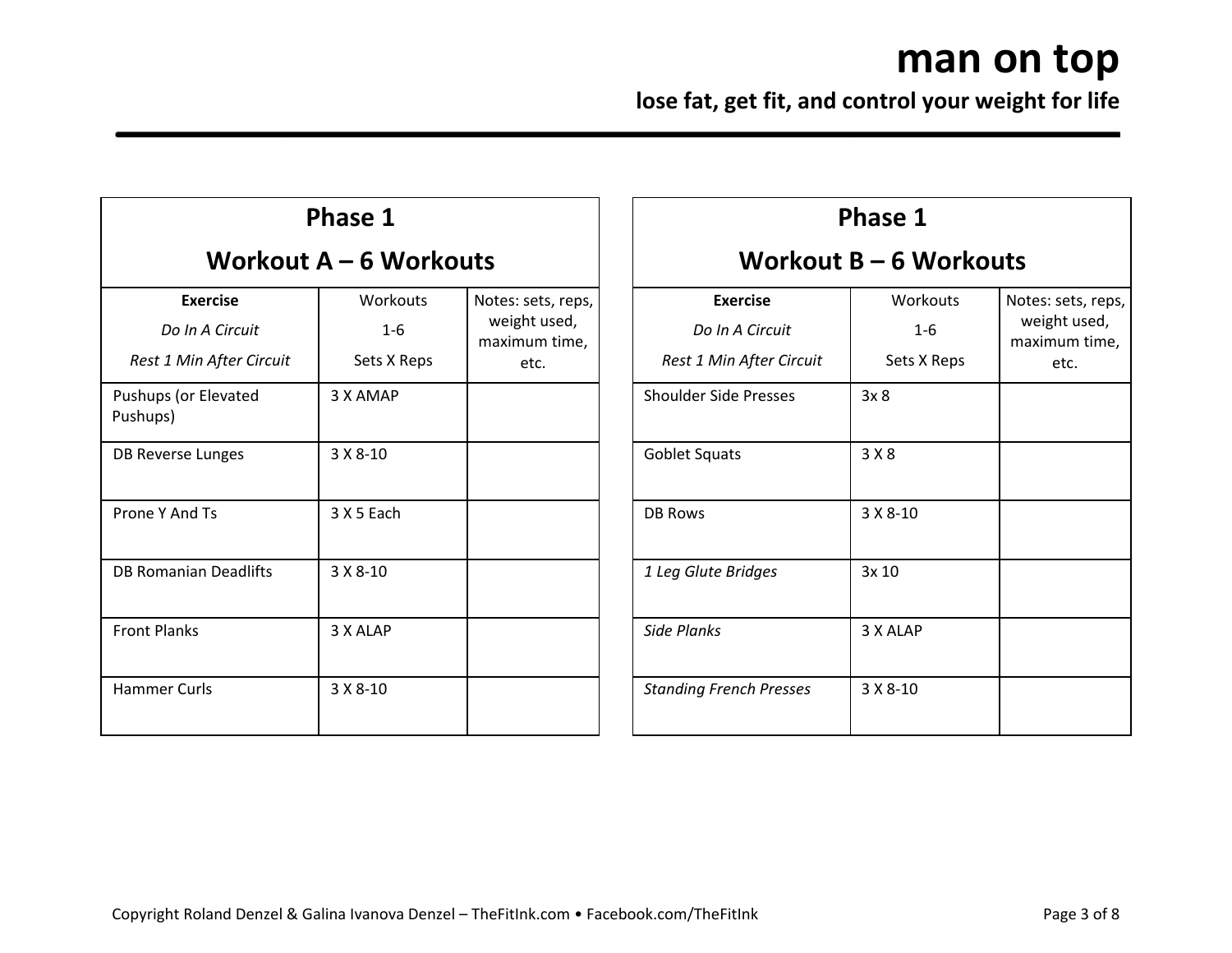| Warmup                 |                          |  |
|------------------------|--------------------------|--|
| <b>Exercise</b>        | <b>Repetitions</b>       |  |
| Joint rotations        | 10 per joint - each side |  |
| Face the wall Ys       | 10                       |  |
| Ankle mobility         | 10 per side              |  |
| Split stance rotations | 10 per side              |  |
| Pushups plus           | 10                       |  |
| Rockbacks              | 10                       |  |
| <b>Glute Bridges</b>   | 10                       |  |
| Jumping jacks          | 1 minute                 |  |

| <b>2nd Fitness</b>                                        |                                         | <b>Score</b> |
|-----------------------------------------------------------|-----------------------------------------|--------------|
|                                                           | Test (after Phase 1)                    |              |
| <b>Exercise</b>                                           | <b>Required Effort</b>                  |              |
| Pushups                                                   | Maximum Number For 1<br>Minute          |              |
| <b>Bodyweight Squats</b>                                  | Maximum Number For 1<br>Minute          |              |
| Jumping Jacks                                             | Maximum Number For 1<br>Minute          |              |
| <b>Front Planks</b>                                       | Hold For Time (In Seconds)              |              |
| Side Planks (Right)                                       | Hold For Time (In Seconds)              |              |
| Side Planks (Left)                                        | Hold For Time (In Seconds)              |              |
| 1 Mile Run / Walk Or<br>3 Mile Stationary<br>Bike/Bicycle | Time To Completion In<br><b>Minutes</b> |              |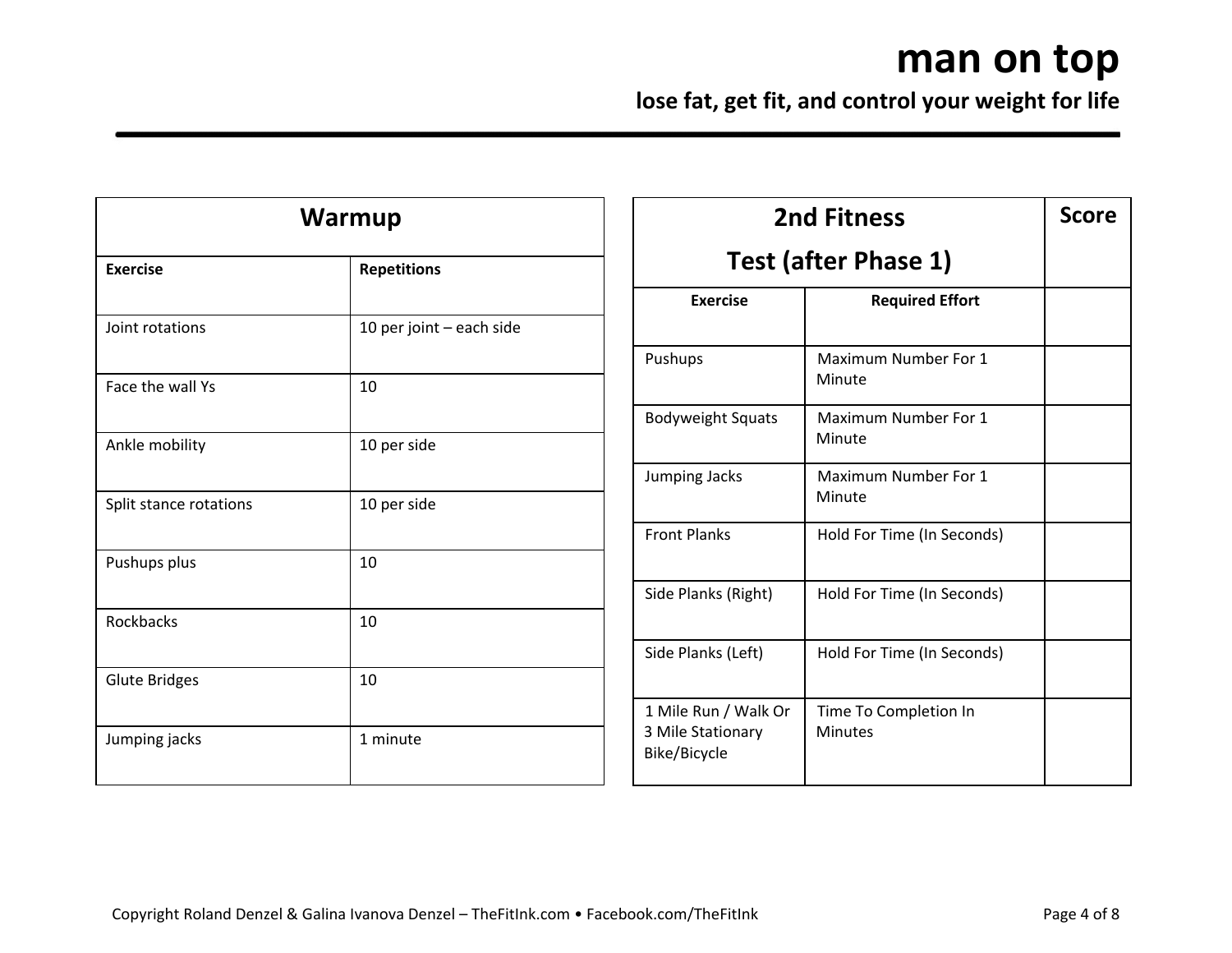|                                                                | <b>Phase 2</b>                     |                                                             |
|----------------------------------------------------------------|------------------------------------|-------------------------------------------------------------|
| Workout $A -$ Strength $-6$ Workouts                           |                                    |                                                             |
| Exercise<br>Do In A Circuit<br><b>Rest 2 Min After Circuit</b> | Workouts<br>$1 - 6$<br>Sets X Reps | Notes: sets, reps,<br>weight used,<br>maximum time,<br>etc. |
| 1 DB Split Squats                                              | 4 X 6                              |                                                             |
| 2 Point DB Rows                                                | 4 X 6                              |                                                             |
| 1 Leg Squats to Bench                                          | 4X6                                |                                                             |
| 1 Arm Swiss Ball Presses                                       | 4X6                                |                                                             |
| <b>SHELCs</b>                                                  | $4X8 - 12$                         |                                                             |
| <b>Mountain Climbers (with 5</b><br>second hold)               | $4 X 4 - 5$ Per Side               |                                                             |

| <b>Phase 2</b>                       |                 |                               |  |
|--------------------------------------|-----------------|-------------------------------|--|
| Workout $A$ – Endurance – 6 Workouts |                 |                               |  |
| <b>Exercise</b>                      | <b>Workouts</b> | Notes: sets, reps,            |  |
| Do In A Circuit                      | $1 - 6$         | weight used,<br>maximum time, |  |
| <b>Rest 1 Min After Circuit</b>      | Sets X Reps     | etc.                          |  |
| Pushups                              | 3 X AMAP        |                               |  |
| Forward Lunges w/dbs                 | 3 X 12 Per Leg  |                               |  |
| <b>DB Face Pulls</b>                 | 3X12            |                               |  |
| <b>Face The Wall Squats</b>          | 3X12            |                               |  |
| <b>Bicep Curls To Press</b>          | 3X12            |                               |  |
| <b>Jackknives</b>                    | 3 X AMAP        |                               |  |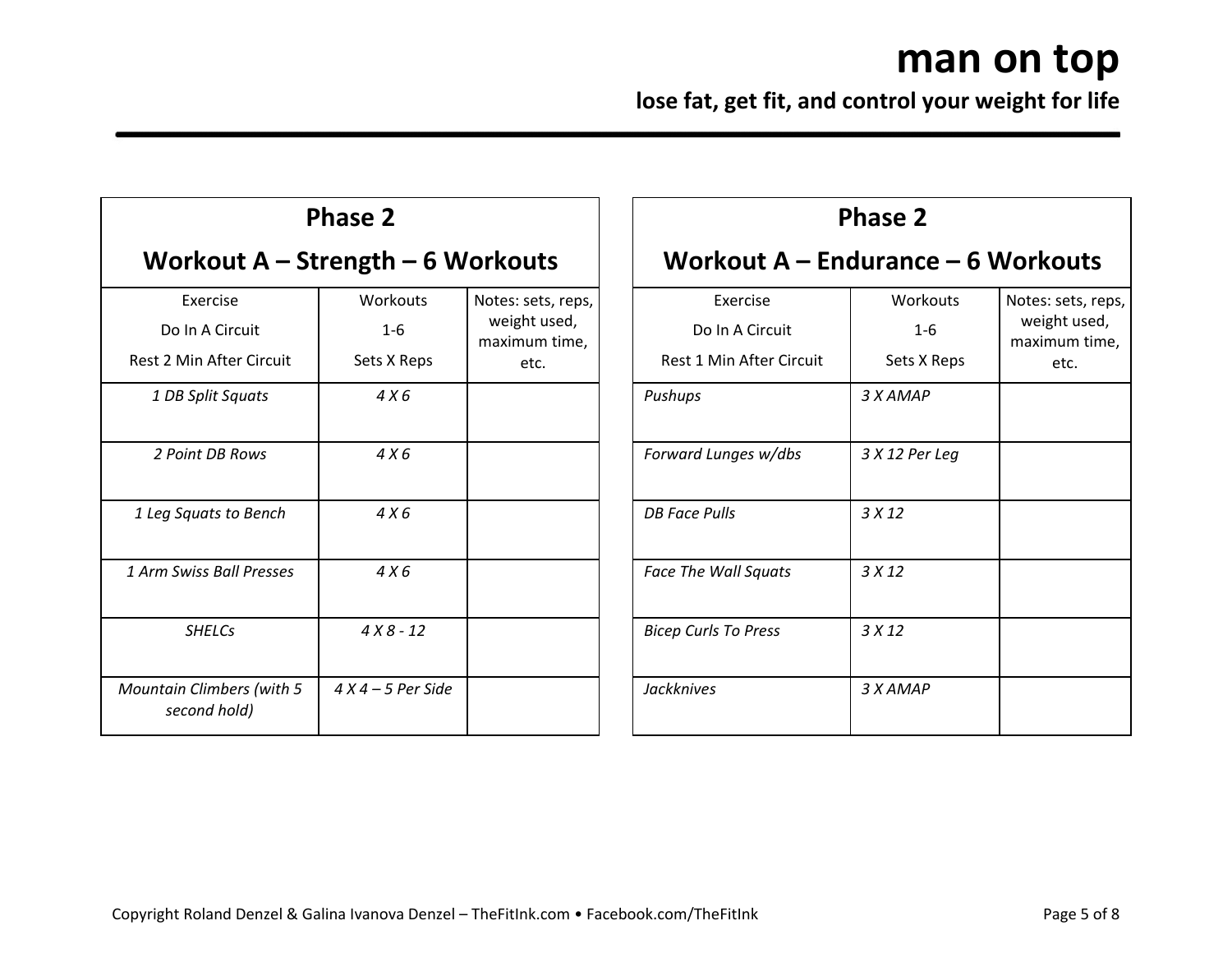| Warmup                 |                          |  |
|------------------------|--------------------------|--|
| <b>Exercise</b>        | <b>Repetitions</b>       |  |
| Joint rotations        | 10 per joint - each side |  |
| Face the wall Ys       | 10                       |  |
| Ankle mobility         | 10 per side              |  |
| Split stance rotations | 10 per side              |  |
| Pushups plus           | 10                       |  |
| Rockbacks              | 10                       |  |
| <b>Glute Bridges</b>   | 10                       |  |
| Jumping jacks          | 1 minute                 |  |

| <b>3rd Fitness</b>                                        |                                         | <b>Score</b> |
|-----------------------------------------------------------|-----------------------------------------|--------------|
|                                                           | <b>Test (after Phase 2)</b>             |              |
| <b>Exercise</b>                                           | <b>Required Effort</b>                  |              |
| Pushups                                                   | Maximum Number For 1<br>Minute          |              |
| <b>Bodyweight Squats</b>                                  | Maximum Number For 1<br>Minute          |              |
| Jumping Jacks                                             | Maximum Number For 1<br>Minute          |              |
| <b>Front Planks</b>                                       | Hold For Time (In Seconds)              |              |
| Side Planks (Right)                                       | Hold For Time (In Seconds)              |              |
| Side Planks (Left)                                        | Hold For Time (In Seconds)              |              |
| 1 Mile Run / Walk Or<br>3 Mile Stationary<br>Bike/Bicycle | Time To Completion In<br><b>Minutes</b> |              |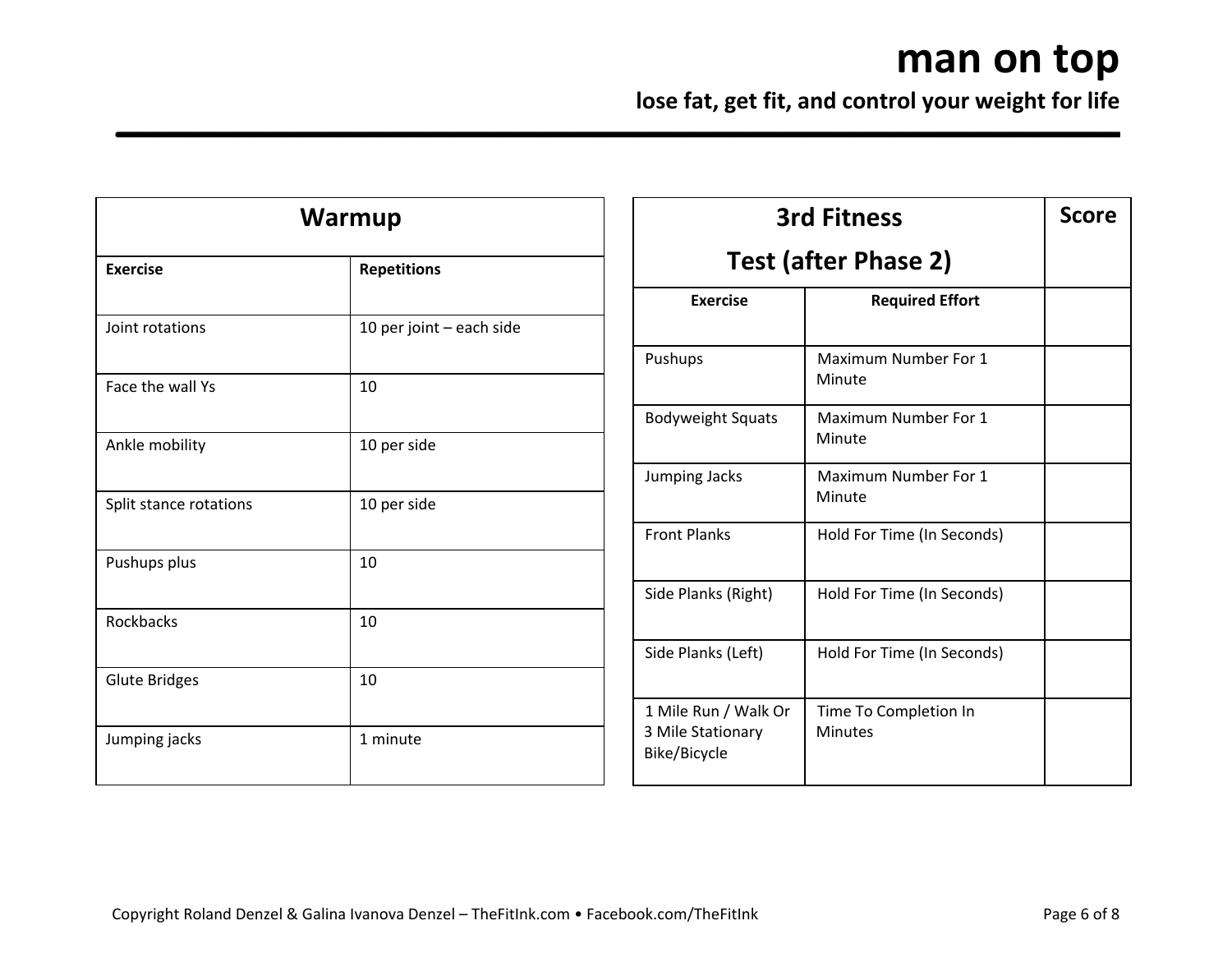| Phase 3                                                        |                                    |                                                             |  |  |  |
|----------------------------------------------------------------|------------------------------------|-------------------------------------------------------------|--|--|--|
| Workout A – Strength - 6 Workouts                              |                                    |                                                             |  |  |  |
| Exercise<br>Do In A Circuit<br><b>Rest 2 Min After Circuit</b> | Workouts<br>$1 - 6$<br>Sets X Reps | Notes: sets, reps,<br>weight used,<br>maximum time,<br>etc. |  |  |  |
| Chinups                                                        | 5 X AMAP                           |                                                             |  |  |  |
| <b>Alternating Dumbbell Press</b>                              | 5 X 5                              |                                                             |  |  |  |
| Dumbbell Split Squat                                           | 5X5                                |                                                             |  |  |  |
| Plank To Push Up                                               | 5 X AMAP Per<br>Side               |                                                             |  |  |  |
| <b>DB Romanian Deadlift</b>                                    | 5 X 5                              |                                                             |  |  |  |
|                                                                |                                    |                                                             |  |  |  |

| Phase 3                           |             |                               |  |  |  |  |
|-----------------------------------|-------------|-------------------------------|--|--|--|--|
| Workout B – Strength - 6 Workouts |             |                               |  |  |  |  |
| <b>Fxercise</b>                   | Workouts    | Notes: sets, reps,            |  |  |  |  |
| Do In A Circuit                   | $1 - 6$     | weight used,<br>maximum time, |  |  |  |  |
| Rest 45 Sec After Circuit         | Sets X Reps | etc.                          |  |  |  |  |
| <b>Alternating DB Rows</b>        | 3x15        |                               |  |  |  |  |
| Diagonal Lunges                   | 3x15        |                               |  |  |  |  |
| <b>Floor Presses</b>              | 3x15        |                               |  |  |  |  |
| DB Romanian Deadlifts             | 3x15        |                               |  |  |  |  |
| <b>Alternating Bicep Curls</b>    | 3x15        |                               |  |  |  |  |
| <b>Dynamic Side Planks</b>        | 3x15        |                               |  |  |  |  |